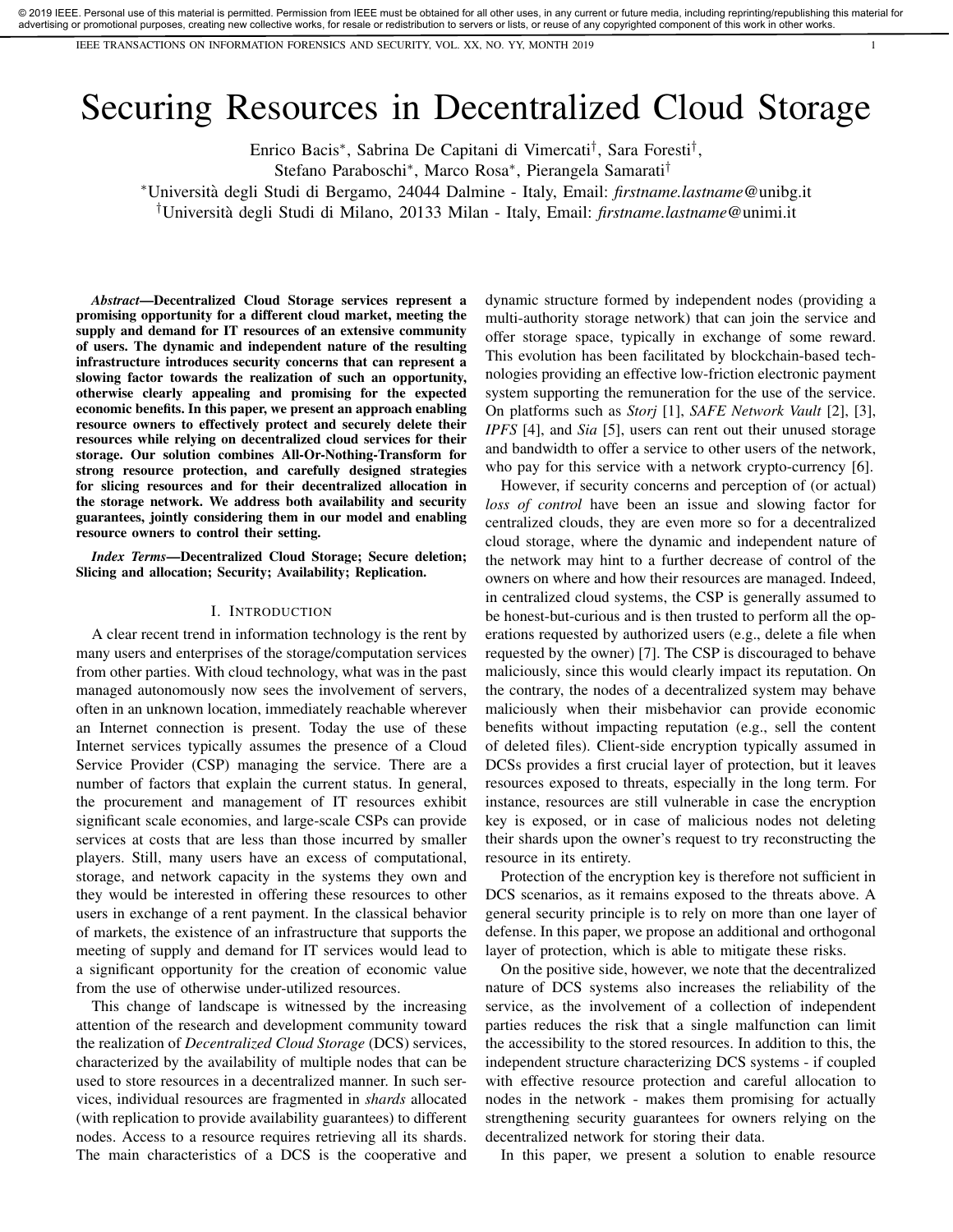owners to securely store their resources in DCS services, to share them with other users, while still being able to securely delete them. Our contribution is threefold. First, leveraging the protection guarantees offered by *All-Or-Nothing-Transform* (AONT), we devise an approach to carefully control *resource slicing* and *allocation* to nodes in the network, with the goal of ensuring both *availability* (i.e., retrieval of all slices to reconstruct the resource) and *security* (i.e., protection against malicious parties jointly collecting all the slices composing a resource). The proposed solution also enables the resource owners to securely delete their resources when needed, even when some of the nodes in the DCS misbehave. Second, we investigate different strategies for slicing and distributing resources across the decentralized network, and analyze their characteristics in terms of availability and security guarantees. Third, we provide a modeling of the problem enabling owners to control the granularity of slicing and the diversification of allocation to ensure the aimed availability and security guarantees. We demonstrate the effectiveness of the proposed model by conducting several experiments on an implementation based on an available DCS system. Our solution provides an effective approach for protecting data in decentralized cloud storage and ensures both availability and protection responding to currently open problems of emerging DCS scenarios, including secure deletion. In fact, common secret sharing solutions (e.g., Shamir [8]), while considering apparently similar requirements are not applicable in scenarios where the whole resource content (and not simply the encryption key) needs protection, because of their storage and network costs (e.g., each share in Shamir's method has the same size as the whole data that has to be protected).

Outline. The remainder of the paper is organized as follows. Section II introduces the basic concepts. Section III defines the properties of a decentralized allocation function with respect to replication and protection. Section IV discusses slicing and allocation strategies. Section V illustrates availability and security guarantees and discusses the setting of parameters guiding slicing and allocation. Section VI illustrates the implementation of our approach on a real DCS service and presents experimental results. Section VII discusses related work. Finally, Section VIII concludes the paper. The proofs of theorems are provided in Appendix A.

## II. BASIC CONCEPTS AND SCENARIO

The basic building block enabling the development of our solution is the application, at the client-side, of an *All-Or-Nothing-Transform* (AONT) encryption mode that transforms resources for their external storage. This mode requires the use of an encryption key. The encryption driven by the key represents the primary protection, and the use of AONT encryption mode further strengthens security. An AONT-encryption mode transforms a plaintext resource (original content in whatever form) into a ciphertext, with the property that the whole result of the transformation is required to obtain back the original plaintext. AONT guarantees in fact complete interdependence (*mixing*) among the bits of the encrypted resource in such a way that the unavailability of a portion of the encrypted



Fig. 1. An example of application of Mix&Slice

resource prevents the reconstruction of any portion of the original plaintext. A party having access to a portion of the encrypted resource (but not to the encrypted resource in its entirety): *i)* if knowing the encryption key, it will not be able to reconstruct any portion of the resource (i.e., it will not be able to derive any information from the AONTencrypted portions it has; the only option would be to attempt a brute force attack on the possible configurations of the missing portions, but their possible large size makes this attack unfeasible); *ii)* if not knowing the encryption key, it will not be able to perform brute-force attacks for guessing such a key, as any key (even the correct one) will be ineffective if not applied to the complete resource. AONT protection schemes can be built with the use of common cryptographic functions, like symmetric encryption and hash functions. An example of AONT scheme that guarantees complete mixing, which has also been used in the implementation of our prototype, is Mix&Slice [9]. Intuitively, Mix&Slice works by applying different rounds of encryption, each operating on a carefully designed combination of the bits resulting from the previous round. With Mix&Slice,  $i$  rounds of encryption working on blocks including  $b$  mini-blocks each, guarantee complete mixing of a resource composed of  $b^i$  mini-blocks. Figure 1 illustrates an example of mixing with two rounds of encryption. The first round mixes contiguous mini-blocks, while the second round mixes mini-blocks representatives of the different computations in the first round, providing a mixing of the whole resource content (as visible from the pattern-coding in the figure). Mix&Slice guarantees that each bit in the encrypted resource depends on the value of each bit in its plaintext representation. In our context, the use of AONT guarantees protection to the individual slices (and shards) composing the resource, and therefore to the resource itself (in its entirety as well as any of its portions). In fact, AONT makes each portion of the resource needed, in terms of information theory, to reconstruct any of the portions of the resource. The protection is then provided by the absence of information content.

Figure 2 illustrates our reference scenario. The focus of this paper is the design of proper *slicing* of resources and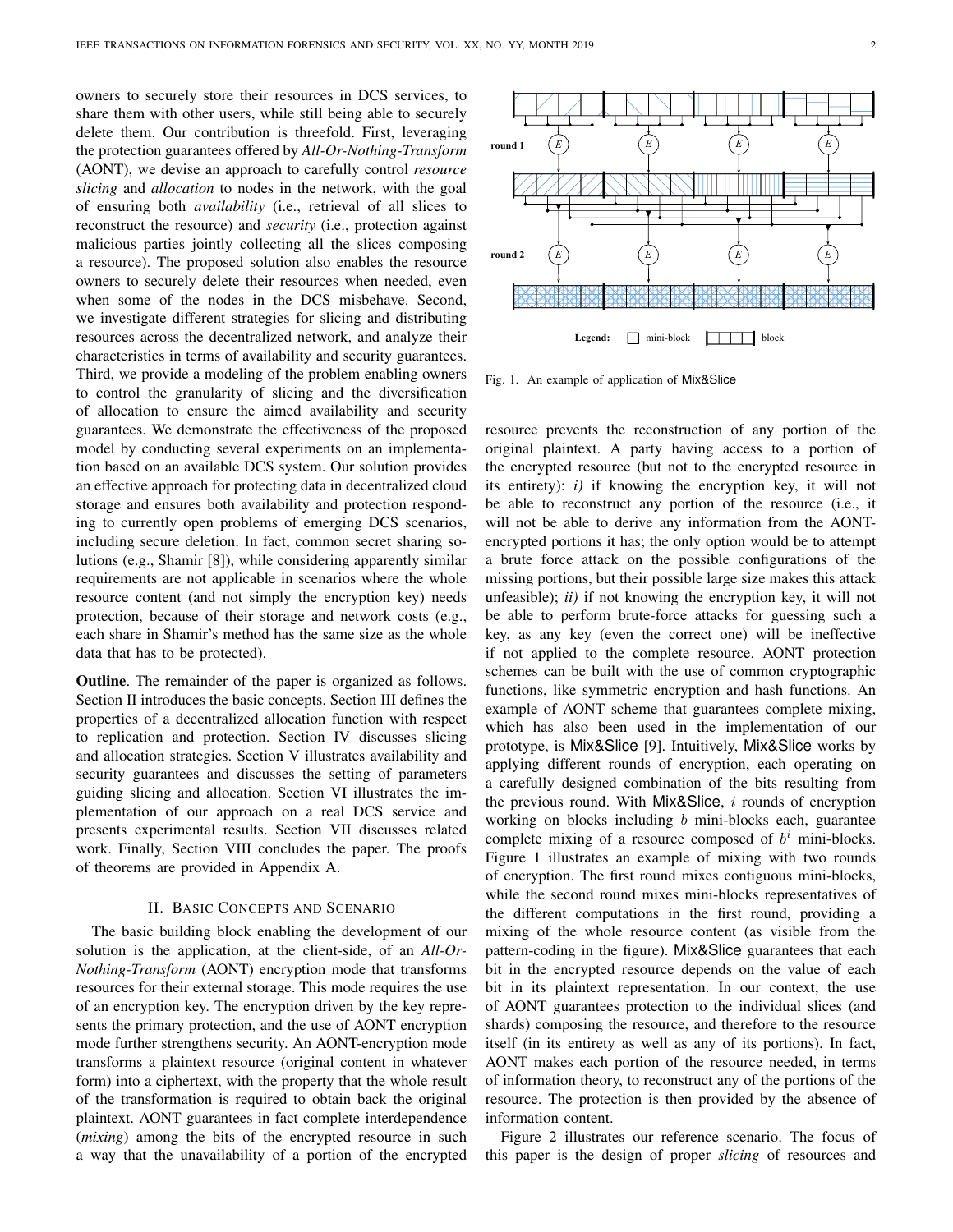

Fig. 2. Reference scenario

the *allocation* of the produced slices to different nodes in the DCS system. Note that in the paper we use the term *slicing* to refer to the cutting of a resource and the term *slices* to refer to the result of such a process. A slice is therefore a chunk of the resource and represents a unit of allocation, in contrast to a shard that represents a portion of the resource allocated to a node (a shard can include several slices). Our approach focuses on *slicing* and *allocation* and is agnostic with respect to the specific AONT technique to be used, as long as the aimed strong protection guarantees are ensured, and with respect to the specific DCS adopted.

## III. ALLOCATION PROPERTIES

In our approach, the slicing of the resources into several slices to be distributed at the different nodes is guided by the availability and protection properties that need to be guaranteed. Availability (despite nodes failure or temporary unreachability) is provided through replication, security is provided through protection against malicious coalitions. Malicious nodes (and coalitions thereof) are interested in making the resource unavailable, by not returning the slices of the resource they store, or in providing access to a resource even after its deletion, by not removing the slices of the resource they store and returning such slices to (not authorized) users who pay for it. Before addressing slicing, we then characterize the replication and coalition resistance properties of the distribution of a resource.

We assume a (transformed) resource that has undergone AONT encryption (as described in the previous section) at the client side. For simplicity, we will omit such an explicit remark on transformation and we will simply use the term resource to denote an AONT-encrypted resource. Also, we assume a resource to be composed of different slices, for distribution in a DCS. We will address the problem of producing such slices in Section IV.

We model a resource as a set  $S = \{s_1, \ldots, s_s\}$  of slices to be allocated to the nodes, denoted  $N$ , of the DCS. The following definition formalizes slice allocation.

*Definition 1 (Allocation function):* Let S be a set of slices composing a resource and N be a set of nodes. An *allocation function*  $\varphi : \mathcal{S} \to 2^{\mathcal{N}} \setminus \emptyset$  assigns each slice  $\mathbf{s}_i \in \mathcal{S}$  to a set of nodes  $\varphi(\mathbf{s_i}) = \mathbf{N_i} \subseteq \mathcal{N}, \mathbf{N_i} \neq \emptyset$ .

The allocation function dictates how slices are allocated to nodes in the DCS. The consideration of sets of nodes (in contrast to individual nodes) in the co-domain accommodates

|                |  |  |  |   |  | $S_1$ $S_2$ $S_3$ $S_4$ $S_5$ $S_6$ $S_7$ $S_8$ $S_9$ $S_{10}$ |
|----------------|--|--|--|---|--|----------------------------------------------------------------|
| $\mathtt{n}_1$ |  |  |  | Ì |  |                                                                |
| ${\tt n}_2$    |  |  |  |   |  |                                                                |
| $\mathtt{n}_3$ |  |  |  |   |  |                                                                |
| $\mathtt{n}_4$ |  |  |  |   |  |                                                                |
| $n_{5}$        |  |  |  |   |  |                                                                |

Fig. 3. An example of a minimal 3-protected and 2-replicated allocation function

replication. The exclusion of the empty set of nodes ensures lossless distribution (i.e., each slice is allocated to at least one node). Figure 3 illustrates an example of an allocation function, considering a resource split into ten slices ( $S =$  $\{s_1, \ldots, s_{10}\}\$  allocated to five nodes  $(n_1, \ldots, n_5)$  in the DCS (nodes not used in the allocation are not reported in the figure). The figure has a row for each node and a column for each slice. The allocation of a slice to a node is represented by a gray box at the intersection between the row representing the node and the column representing the slice. Empty boxes with a dotted frame represent the fact that the slice is not allocated to the node. For example,  $\varphi(\mathbf{s}_1) = \{\mathbf{n}_1, \mathbf{n}_2\}.$ 

We identify two main properties of an allocation, characterizing the availability, provided by *replication*, and the *protection* against possible malicious coalitions of nodes, provided by the diversification of the allocation.

We characterize availability provided by replication in terms of the number of replicas maintained in the system. While in principle the number of replicas maintained for each slice can differ, we assume the same number of replicas is used for all the slices. This derives from the fact that we assume that nodes are not associated with individual reliability profiles (Section V). Since all slices are needed to reconstruct the resource, using fewer replicas for any of the slices would decrease the availability of the resource, which will be dictated by such a lower bound. The following definition formalizes the replication degree of an allocation function.

*Definition 2 (*r*-Replicated allocation function):* Let S be a set of slices composing a resource,  $\mathcal N$  be a set of nodes, and  $\varphi$  be an allocation function. Function  $\varphi$  is *r-replicated* iff  $\forall$ s<sub>i</sub>  $\in$  *S*,  $|\varphi(s_i)| \geq r$ .

For instance, the allocation function in Figure 3 is 2 replicated, as two copies are maintained for each slice.

We characterize the protection offered by an allocation in terms of the minimum number of nodes required to reconstruct a resource, as formalized by the following definition.

*Definition 3 (*k*-Protected allocation function):* Let S be a set of slices composing a resource,  $N$  be a set of nodes, and  $\varphi$  be an allocation function. Function  $\varphi$  is k-protected iff for each  $N_i \subset \mathcal{N}$ , with  $|N_i| \leq k$ ,  $\exists s_j \in \mathcal{S}$  s.t.  $\varphi(s_j) \cap N_i = \emptyset$ .

A k-protected allocation function guarantees distribution of slices to nodes in such a way to dictate the cooperation of no less than  $k + 1$  nodes to collect all the slices composing the resource (and hence enabling retrieving its plaintext). In other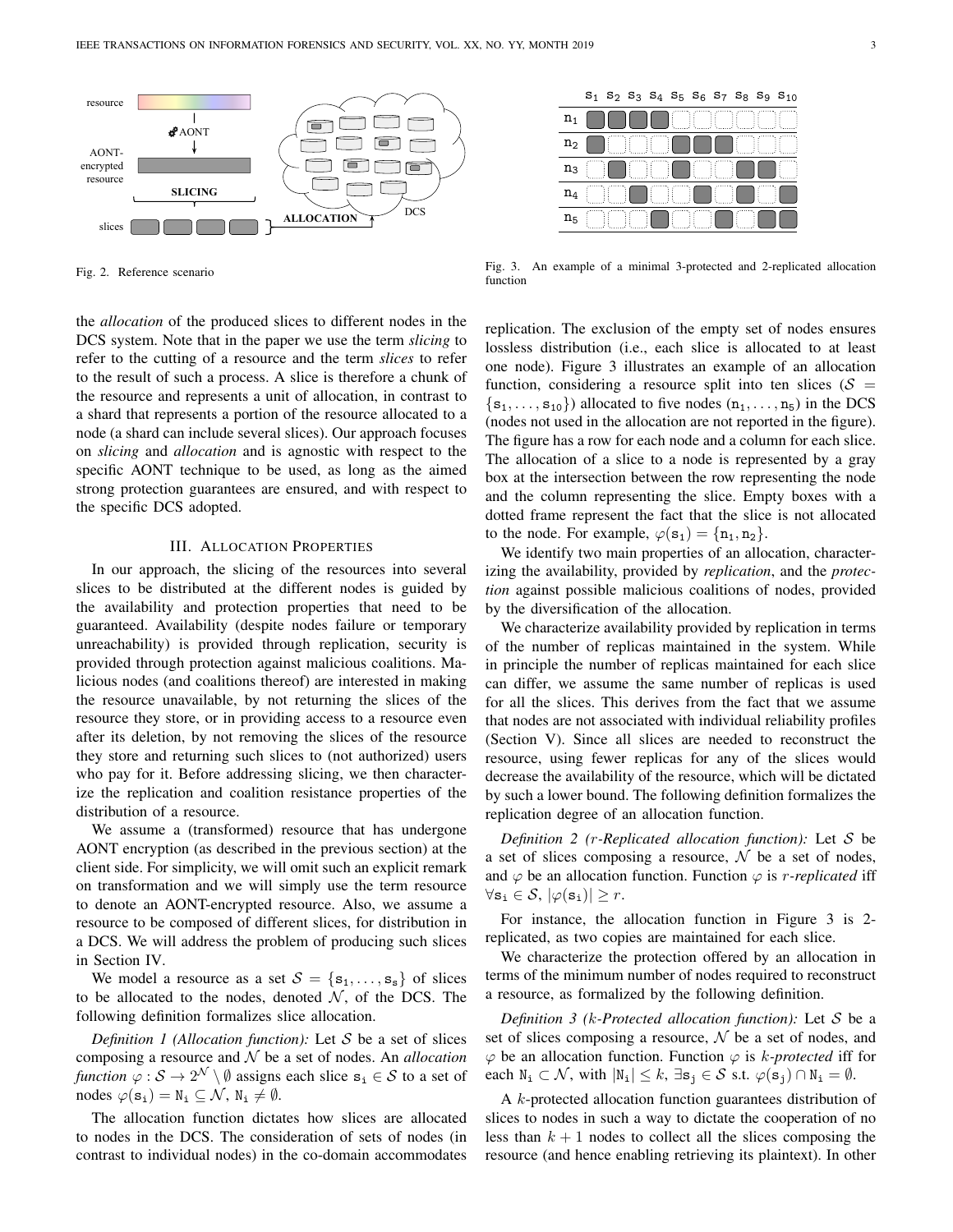|                |  |              |                               |   |   |  | $S_1$ $S_2$ $S_3$ $S_4$ $S_5$ $S_6$ $S_7$ $S_8$ $S_9$ $S_{10}$ |
|----------------|--|--------------|-------------------------------|---|---|--|----------------------------------------------------------------|
| $n_1$          |  |              |                               |   |   |  |                                                                |
| n <sub>2</sub> |  |              |                               |   |   |  |                                                                |
| $n_3$          |  |              |                               |   |   |  |                                                                |
| $n_4$          |  | Ħ            | ٠<br>$\cdot$<br>. .<br>٠<br>٠ |   | Î |  |                                                                |
| n <sub>5</sub> |  | 11<br>٠<br>٠ | . .<br>. .<br>٠               | ÷ |   |  |                                                                |

Fig. 4. An example of 2-replicated allocation function that is not 3-protected

words, a k-protected allocation function guarantees protection of the resource against malicious (i.e., colluding) behavior of up to  $k$  nodes. In fact, with a  $k$ -protected allocation function, for each coalition of k nodes in  $N$ , there is at least a slice that is not stored at any of the nodes in the coalition. Hence, such a coalition can neither decrypt the resource with a bruteforce attack, nor prevent its deletion. The allocation function in Figure 3 is 3-protected: any subset of 3 out of the 5 nodes misses at least a slice. For instance, coalition  $\{n_1, n_2, n_3\}$ misses slice  $s_{10}$ , while coalition  $\{n_1, n_2, n_4\}$  misses slice  $s_9$ . On the contrary, the allocation function in Figure 4, on the same slices and nodes, is not 3-protected (but only 2-protected): coalition  $\{n_1,n_3,n_4\}$  jointly possesses all the slices.

We refer to an allocation function that is  $r$ -replicated, according to Definition 2, and  $k$ -protected, according to Definition 3, as a (k, r)*-allocation*.

*Definition 4* ( $(k, r)$ *-Allocation*): Let S be a set of slices composing a resource, N be a set of nodes, and  $\varphi$  be an allocation function. Function  $\varphi$  is a  $(k, r)$ *-allocation* iff it is k*-protected* and r*-replicated*.

According to Definitions 2 and 3, a  $(k, r)$ -allocation is also a  $(k', r')$ -allocation, for any  $r' \leq r$  and any  $k' \leq k$ . In fact, trivially, an allocation function providing  $r$  replicas also provides  $r' < r$  replicas. Analogously, an allocation function protecting a resource from coalitions of  $k$  nodes also protects the resource from coalitions of  $k' < k$  nodes. Among all  $(k, r)$ -allocations, we are interested in identifying those for which  $k$  and  $r$  represent the highest values satisfying the availability and protection properties (i.e., satisfying the properties in a minimal way). We call such allocation functions minimal, as formalized by the following definition.

*Definition 5 (Minimal*  $(k, r)$ *-allocation):* Let S be a set of slices composing a resource,  $\mathcal N$  be a set of nodes, and  $\varphi$  be a  $(k, r)$ -allocation. Function  $\varphi$  is *minimal* iff:

1) it is not  $(k + 1)$ -protected;

2) 
$$
\forall
$$
**s**<sub>i</sub>  $\in$  S,  $|\varphi(\mathbf{s}_i)| = r$ .

According to Definition 5, a *minimal*  $(k, r)$ -allocation is an allocation that guarantees protection against coalitions of up to  $k$  (but no more) nodes and that uses exactly  $r$  replicas. The allocation function in Figure 3 is an example of minimal  $(3, 2)$ allocation. In the following, we will restrict our attention to minimal allocation functions and, when talking about a  $(k, r)$ allocation, we will implicitly assume such minimality.

# IV. SLICING AND ALLOCATION STRATEGIES

In the absence of replication, producing an allocation that guarantees k-protection, that is, a  $(k, 1)$ -allocation, is straightforward: it is sufficient to split the resource into  $k + 1$  slices and allocate each slice to a different node. When considering replication, different approaches can be taken for allocation, differing in the granularity of slicing and in how allocation diversifies the storage at different nodes. In the following, we discuss these options. In the discussion, in addition to parameters  $k$  and  $r$  introduced before, we will use parameters s, denoting the number of slices in which a resource is split, and  $n$ , denoting the number of nodes to be involved in the allocation of a resource. Different approaches vary in the number s of slices to be considered and in the number n of nodes to be involved for providing a  $(k, r)$ -allocation. We note that, with respect to nodes, the only parameter to be considered in the allocation strategies is the number  $n$ of nodes to be involved (the specific nodes to be involved can be selected randomly). We identify and study the behavior of two approaches for producing a  $(k, r)$ -allocation. The first approach aims to minimize the number of slices (*Min slices*), while the second aims to minimize the number of nodes (*Min nodes*). We analyze these two approaches as they represent the two extremes with respect to granularity of slicing and diversification of allocation. Their analysis permits to highlight the characteristics of fine-grained (*Min nodes*) and coarse-grained (*Min slices*) slicing, and can also represent a reference for intermediate configurations.

#### *A. Minimizing the number of slices*

We start noting that the number  $s$  of slices involved for guaranteeing a  $(k, r)$ -allocation must be such that  $s > k + 1$ . In fact, there should be at least  $k + 1$  slices to guarantee kprotection, as formally captured by the following theorem.

*Theorem 1 (Minimum number of slices):* Let k be a protection parameter and  $r$  be a replication factor. The number  $s$  of slices necessary to define a  $(k, r)$ -allocation is  $s \geq k + 1$ .

A simple approach for determining a  $(k, r)$ -allocation extends the natural approach of producing  $k+1$  slices, by simply considering their replication at different nodes. Such an approach is characterized by a *coarse-slicing*, since minimizing the number of slices clearly entails a larger size for them, and by *consistent replication* (i.e., nodes have no intersection or complete intersection of stored slices).

We observe that a  $(k, r)$ -allocation function using the minimum number  $(s = k + 1)$  of slices implies that:

- 1) a node maintains at most one slice, that is,  $|\varphi^{-1}(n_i)| =$ 1,  $\forall n_i \in \mathcal{N}$  involved in the allocation;
- 2) the number of nodes involved in the allocation is exactly r times the number of slices, that is,  $n = r \cdot (k + 1)$ .

The first observation derives from the fact that, since there are only  $k + 1$  slices, placing more than one slice on a node would imply the existence of a set of  $k$  nodes able to reconstruct the resource and therefore would not guarantee kprotection anymore. The second observation naturally derives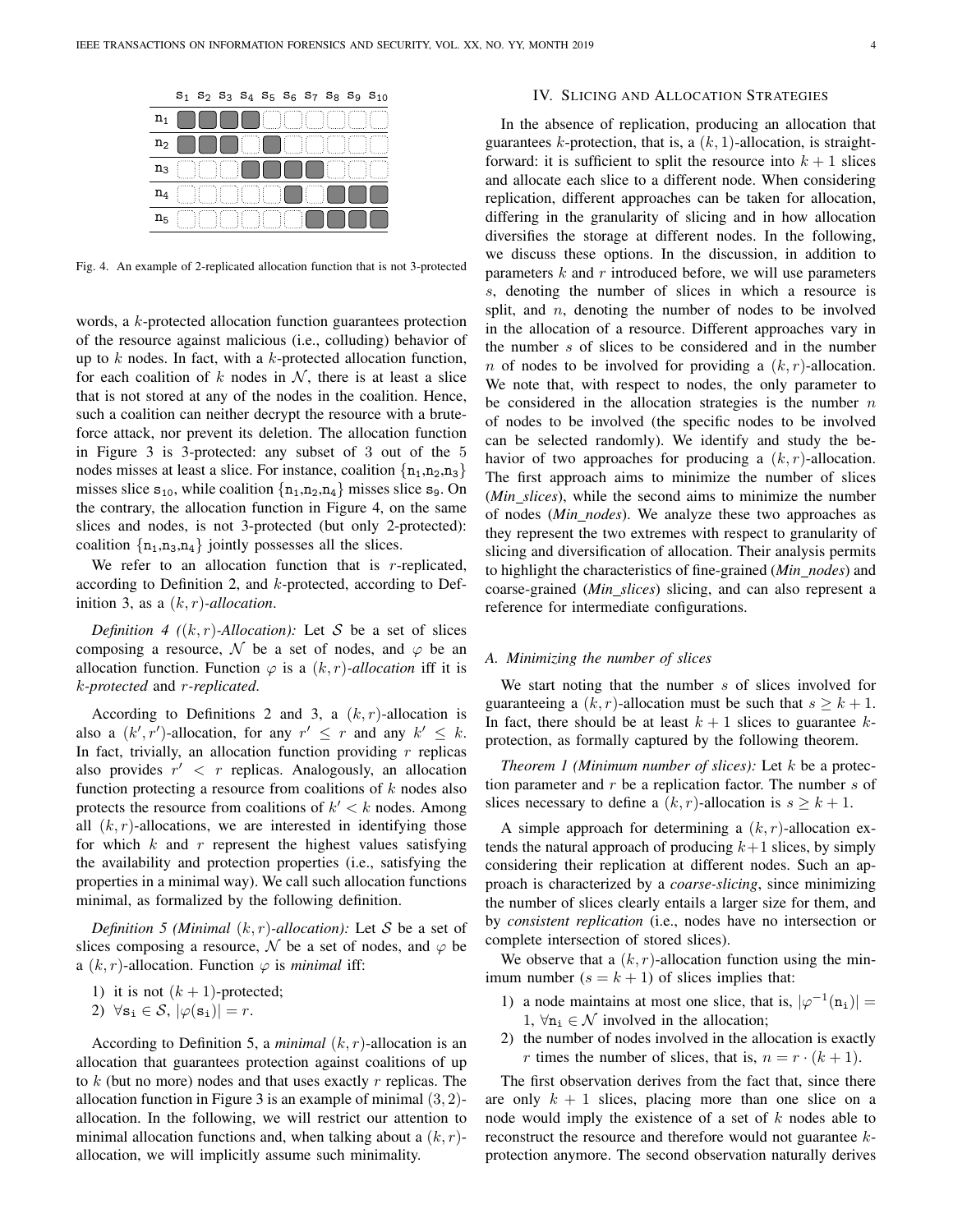|                | $S_1$ | s <sub>2</sub> | $S_3$ | $S_4$ |
|----------------|-------|----------------|-------|-------|
| $\mathtt{n}_1$ |       |                |       |       |
| $\mathtt{n}_2$ |       |                |       |       |
| $n_3$          |       |                |       |       |
| $n_4$          |       |                |       |       |
| $n_5$          |       |                |       |       |
| $\mathtt{n}_6$ |       |                |       |       |
| $n_7$          |       |                |       |       |
| $n_8$          |       |                |       |       |

Fig. 5. An examples of  $(3, 2)$ -allocation that minimizes the number of slices

from the first, considering that every slice needs to be replicated  $r$  times. The following theorem proves the observations above.

*Theorem 2:* Let  $k$  be a protection parameter and  $r$  be a replication factor. A  $(k, r)$ -allocation  $\varphi : \mathcal{S} \to 2^{\mathcal{N}} \setminus \emptyset$  that adopts the minimum number of slices  $s = k + 1$  is such that:

- 1)  $|\varphi^{-1}(n_i)| = 1$ ,  $\forall n_i \in \mathcal{N}$  involved in the allocation;
- 2) the number of nodes involved in the allocation is  $n =$  $r \cdot (k+1)$ .

As an example, a  $(3, 2)$ -allocation using the minimum number of slices would imply splitting the resources into 4  $(= 3 + 1)$  slices, generating 2 copies of each slice, to be distributed at 8 different nodes. Figure 5 illustrates an example of allocation function enforcing this.

A  $(k, r)$ -allocation that uses the minimum number of slices  $s = k + 1$  well resists to failures. Indeed,  $k + 1$  nodes out of  $r \cdot (k+1)$  are sufficient to reconstruct the resource content, as long as one replica of each slice is available. However, the number of nodes used by such an allocation function quickly grows with  $k$  and  $r$ . For instance, a  $(10, 5)$ -allocation would need 55 ( $= 5 \cdot (10 + 1)$ ) nodes.

#### *B. Minimizing the number of nodes*

At the other end of the spectrum of possible strategies for defining and distributing slices to guarantee a  $(k, r)$ -allocation, there are functions minimizing the number of nodes to be involved in the distribution (and deriving the number of slices in which the resource needs to be split based on this).

A trivial lower bound on the number of nodes that need to be involved in a  $(k, r)$ -allocation is  $n > max(k + 1, r)$ , since there should be at least  $r$  nodes to hold  $r$  replicas and at least  $k+1$  nodes to guarantee k-protection. The minimum number of nodes to be involved to guarantee  $(k, r)$ -allocation is actually higher than that as it needs to be at least the sum of the protection and replication parameters  $(k \text{ and } r)$ , as stated by the following theorem.

*Theorem 3 (Minimum number of nodes):* Let k be a protection parameter and  $r$  be a replication factor. The number  $n$  of nodes necessary to define a  $(k, r)$ -allocation is  $n \geq k + r$ .

The minimum number of nodes stated by Theorem 3 derives from two simple observations. First, to guarantee  $k$ -protection, for each coalition of  $k$  nodes, there must exist at least one slice that is not stored at any of the nodes in the coalition. Second, to provide *r*-replication, such a slice should be stored at (at least)  $r$  nodes that are not in the coalition. Hence, at least  $k + r$  nodes need to be involved. As we will illustrate in the following,  $k + r$  nodes, besides been necessary, are also sufficient to define a  $(k, r)$ -allocation.

While using the minimum number of slices applies a coarse slicing with consistent replication, using the minimum number of nodes applies a *fine-grained slicing* with *diversified replication* across nodes. Intuitively, instead of splitting the resource into slices and allocating to each node a single slice, minimizing the number of nodes requires slicing the resource into more fine-grained slices and allocating the slices to nodes in a diversified manner, to guarantee that no set of  $k$  nodes jointly possesses all the slices. The definition of the allocation requires then to identify the number of slices in which a resource needs to be split, which must be sufficient to distribute the  $r$  replicas to nodes while ensuring  $k$ -protection. The minimum number of slices needed for ensuring that no set of  $k$  nodes is able to reconstruct the resource when using  $k + r$  nodes, clearly happens when any set of k nodes misses exactly one slice (which, given  $r$ -replication, would instead be stored at the  $r$  nodes not belonging to the set) and no two coalitions miss the same slice. In fact, if two sets of  $k$  nodes miss the same slice, such a slice could not have  $r$  replicas when using only  $k + r$  nodes. The number of required slices can then be identified as the number of coalitions of  $k$  nodes out of  $k+r$ , that is  $\binom{k+r}{k}$ , as formally proved by the following theorem.

*Theorem 4:* Let  $k$  be a protection parameter and  $r$  be a replication factor. Each  $(k, r)$ -allocation that adopts the minimum number of nodes  $n = k + r$  uses  $s = \binom{n}{k} = \binom{k+r}{k}$ slices.

A  $(k, r)$ -allocation that uses  $k+r$  nodes and  $\binom{k+r}{k}$  slices has two interesting properties. The first one, already noted, is that any coalition of k nodes *misses exactly one* slice. The second one, deriving from the fact that the missing slice is different for different coalitions, is that *any* set of  $k+1$  nodes is sufficient to reconstruct the resource (differently from the *Min slices* approach where at least  $k+1$  nodes are needed to reconstruct the resource but not any set of  $k + 1$  nodes guarantees that). The following theorem proves these two properties.

*Theorem 5:* Let  $k$  be a protection parameter and  $r$  be a replication factor. Each  $(k, r)$ -allocation that adopts the minimum number of nodes  $n = k + r$  and  $s = \binom{k+r}{k}$  slices guarantees that:

- 1)  $\forall N_i \subset \mathcal{N}$  with  $|N_i| = k$ ,  $\exists ! s_j$  s.t.  $\varphi(s_j) \cap N_i = \emptyset$ ;
- 2)  $\forall N_i \subseteq \mathcal{N}$  with  $|N_i| = k+1$ ,  $\bigcup_{n_j \in N_i} \varphi^{-1}(n_j) = \mathcal{S}$ .

A  $(k, r)$ -allocation that minimizes the number of nodes can be obtained by assuming  $N$  to comprise  $k + r$  nodes and proceeding as follows. Let  $2_k^{\mathcal{N}} = \{ \mathbb{N}_i \in 2^{\mathcal{N}} : |\mathbb{N}_i| = k \}$ be all subsets of k nodes in N. For each slice  $s_i \in S$ ,  $i =$  $1, \ldots, \binom{k+r}{k}, \varphi(\mathbf{s}_1) = \{ \mathcal{N} \setminus \{ \mathbb{N}_1 \} : \text{with } \mathbb{N}_1 \in 2_k^{\mathcal{N}} \}.$  Intuitively, for each slice  $s_i$ ,  $\varphi(s_i)$  selects a coalition of k nodes that misses  $s_i$  and allocates slice  $s_i$  to all the other nodes. This guarantees that each coalition  $(N_i)$  of k nodes misses at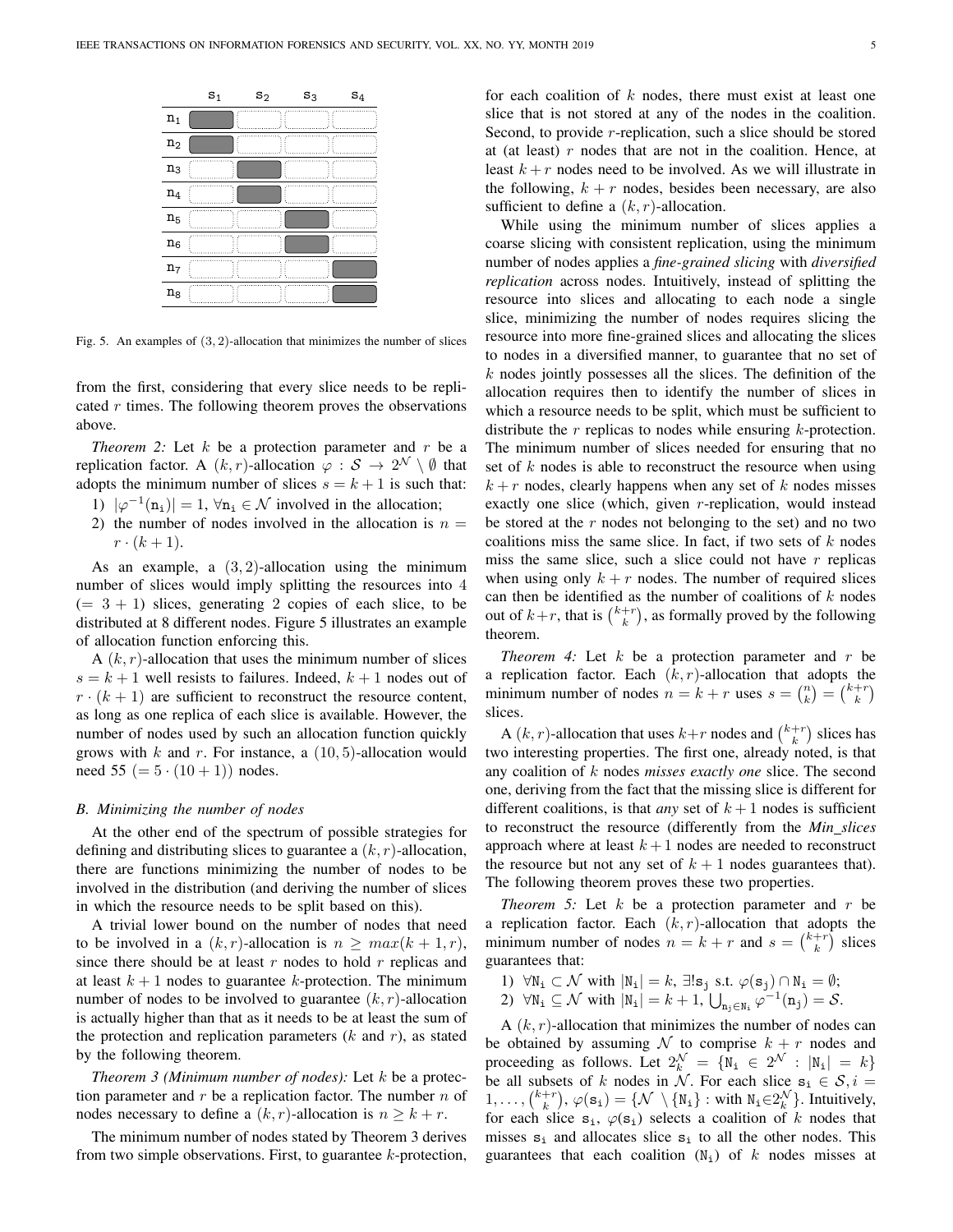least one slice  $(s_i)$ , providing k-protection. Slice  $s_i$ , which represents the missing slice for coalition  $N_i$ , is stored at all the other  $n - k = r$  nodes in N, providing r-replication. Intuitively, in a  $(k, r)$ -allocation using the minimum number of nodes, no two slices are allocated exactly to the same set of nodes (i.e.,  $\forall s_i, s_j \in S$ ,  $\varphi(s_i) \neq \varphi(s_j)$ ). In fact, the possible subsets of r nodes in N is  $\binom{k+r}{r}$  and  $\binom{k+r}{k} = \binom{k+r}{r}$ .

For example, a  $(3, 2)$ -allocation using the minimum number of nodes requires  $n = k + r = 3 + 2 = 5$  nodes and the use of  $s = \binom{k+r}{k} = \binom{5}{3} = 10$  slices. Figure 3 illustrates an example of (3, 2)-allocation distributing 10 slices over 5 nodes. The allocation is a  $(3, 2)$ -allocation since it replicates each slice twice while guaranteeing that no coalition of 3 nodes possesses all the slices. More precisely, any coalition of 3 nodes misses exactly one slice and the missing slice is different for any of such coalitions. For instance, coalition  $\{n_1, n_2, n_3\}$  misses slice  $s_{10}$ , while coalition  $\{n_1, n_2, n_4\}$  misses slice  $s_9$ .

# *C. Discussion*

We have discussed two alternative strategies for producing a  $(k, r)$ -allocation, aimed to minimize the number of slices (*Min slices*, with coarse-grained slicing and consistent replication) and to minimize the number of involved nodes (*Min nodes*, with fine-grained slicing and diversified replication). When no replication is used (i.e.,  $r = 1$ ) these two strategies are equivalent, as each would imply the use of the same number of slices  $s = k + 1$  and nodes  $n = k + 1$ . On the contrary, when replication is adopted (i.e.,  $r > 1$ ) the two strategies differ in the number of nodes  $n$  and slices  $s$ used and in the distribution of slices to nodes. Besides these two extreme configurations, the resource owner can decide to adopt other allocation strategies. The analysis presented in this section can then represent a reference for the definition and analysis of intermediate configurations.

We note that the structure of the *Min nodes* strategy has a correspondence with *secret sharing* [8]. In (m,d) secret sharing, the goal is to build  $d$  shares of a secret such that at least  $m$  of them are necessary to reconstruct a secret. Given a *Min\_nodes*  $(k, r)$ -allocation, with  $k + r$  shares, the use of a  $(k + 1, k + r)$  secret sharing scheme would then satisfy the requirement that at least  $k + 1$  nodes have to cooperate to access the resource, tolerating the loss of up to  $r - 1$ nodes. Compared to the well-known Shamir's technique for secret sharing [8], the approach we propose shows a significant advantage with respect to storage and network capacity. In terms of computational cost, Shamir's technique requires to identify the roots of a polynomial, while our approach requires the application of symmetric encryption algorithms. The performance of symmetric encryption algorithms is so high, particularly for algorithms implemented in hardware by the CPU, that the potentially simpler computational structure of Shamir's technique does not provide an advantage and turns out to be slower when considering large resources. However, the computational cost is in any case a marginal element in this domain. In terms of storage, Shamir's approach offers security if each of the shares has the same size as the secret. With a  $(k+1, k+r)$  secret sharing scheme, there is therefore the need

to store in the network  $k + r$  times the amount of plaintext data, whereas our solution is characterized by the replication factor r. In terms of the minimum amount of data that has to be accessed by the owner, Shamir's solution asks the owner to read  $k + 1$  times the size of the plaintext, whereas our technique, if the storage nodes support access to portions of the resource, does not require to access more than the size of the plaintext. We can then conclude that Shamir's technique, which is quite interesting for domains where the secret has a small size (e.g., encryption keys), is not convenient in the domain considered in this work. When Shamir's method is used to protect only the encryption key and then encryption is used to protect the resource, Shamir's method can be assumed to be only a key management strategy, making encryption of the resource the only protection measure, without offering the level of protection provided by AONT.

Note also that, for simplicity, we have assumed that the owner can arbitrarily split her resource as needed for the definition of a  $(k, r)$ -allocation. However, thanks to its flexibility, our approach can be adopted also when the encrypted resource is already organized in *chunks* that cannot be split for allocation (e.g., blocks resulting from the AONT algorithm adopted), or in general when slicing is constrained. Indeed, even if in the discussion, for simplicity, we consider slices of equal size, our approach can be adopted also if the size varies. Also, slices can contain non-contiguous chunks of the resource. Clearly, the number of chunks should be sufficient for the definition of a  $(k, r)$ -allocation (e.g.,  $k + 1$  and  $\binom{n}{k}$ ) in our two alternative configurations). If the resource includes fewer chunks, it needs to be padded. If the resource includes more chunks than necessary, the resource owner can combine the chunks in s slices and apply the chosen allocation function over these slices. As an example, to define a (3,2)-allocation for a resource organized in 20 chunks using 5 nodes, chunks can be arbitrarily combined to identify 10 slices for allocation. Alternatively, k-protection and r-replication can be obtained by considering each chunk as a different slice and interpreting the allocation function as periodic in s, or simply by randomly allocating the chunks after the first  $s$  (which are the ones necessary to guarantee  $k$ -protection). For instance, a  $(3,2)$ allocation for a resource with 20 chunks using 5 nodes can be obtained by applying the allocation function in Figure 3 twice (on slices  $s_1, \ldots, s_{10}$  and  $s_{11}, \ldots, s_{20}$ ), or by using it for slices  $s_1, \ldots, s_{10}$  while arbitrarily allocating slices  $s_{11}, \ldots, s_{20}$  at two nodes each.

## V. AVAILABILITY AND PROTECTION GUARANTEES

Parameters  $r$  and  $k$  introduced in the previous section characterize the degree of replication and of protection against malicious coalitions of nodes. Such parameters provide a clean and precise modeling and allow reasoning about properly setting the number of slices and the number of nodes to be involved in the allocation. The setting of  $k$  and  $r$  to provide given security and availability guarantees clearly depends on the specific characteristics of the network. For instance, in a stable network a low number of replicas may suffice to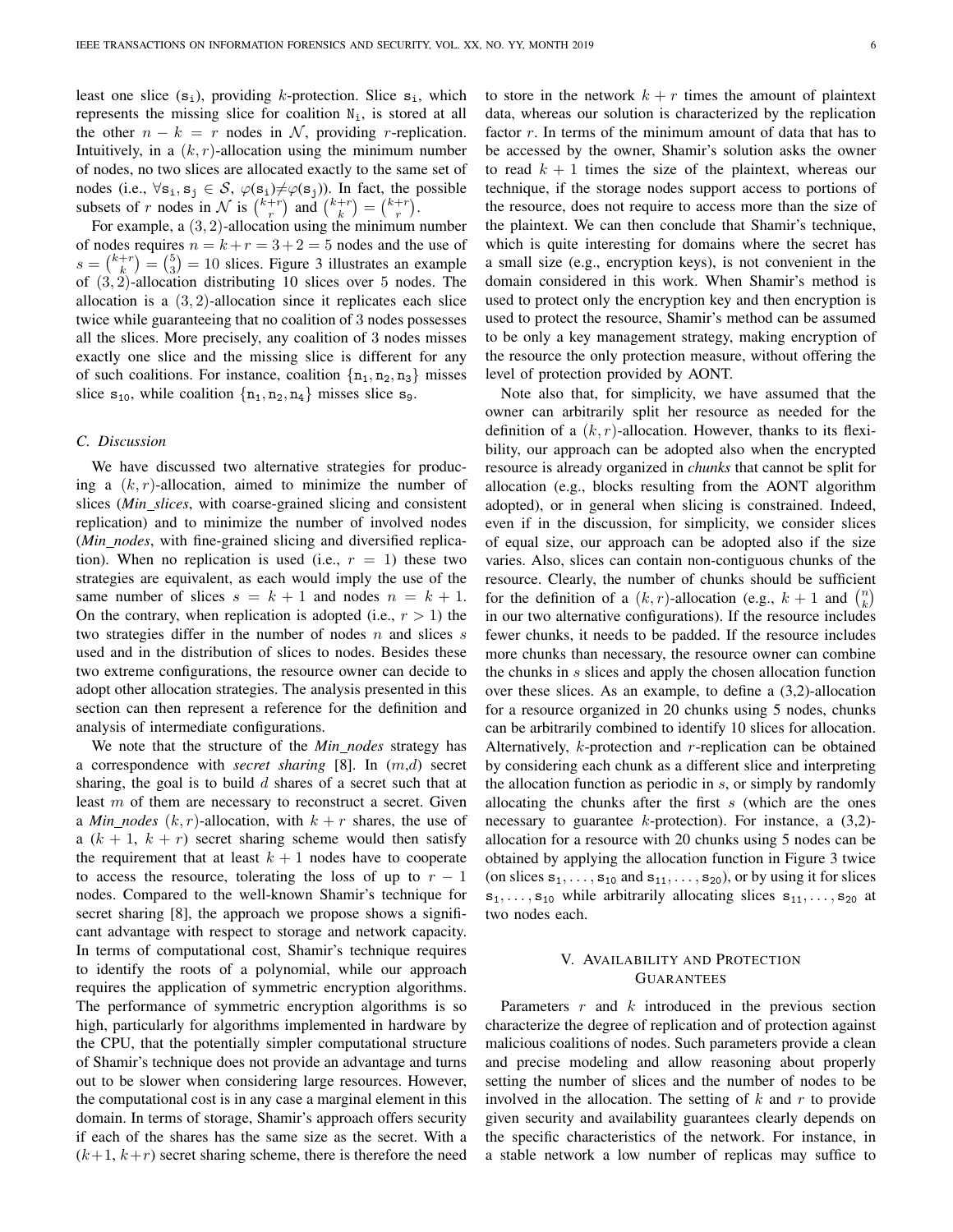provide high availability, while in a highly dynamic and non-resilient network a higher number of replicas should be used to enjoy the same guarantee. In the same vein, actual protection against possible exposure of a resource to malicious coalitions depends on the nature of nodes involved in the allocation. Consistently with these observations, we note that a natural way for the resource owner to express and reason about availability and protection guarantees is the probability of the resource to become unavailable and the probability of a coalition of malicious nodes to jointly possess all the resource slices. In this section, we illustrate how to derive proper  $r$  and  $k$  settings to be then used for splitting resources into slices and for slices allocation, starting from the aimed guarantee of availability and security expressed in terms of such probabilities. Clearly, the probability of a resource to become unavailable, or exposed to malicious coalitions, depends on the probability of individual nodes to become unavailable or behaving maliciously. We then introduce the probability of a single node to fail, and hence to become unavailable, denoted  $p_u$ , and the probability of a node to behave maliciously, and hence to participate in a malicious coalition compromising protection, denoted  $p<sub>c</sub>$ . We assume, as common in decentralized systems, the probability  $p_u$  of failure to be the same for all nodes and the failure of any node to be not influenced by the failure of the other nodes. This assumption enables a clean modeling, which can be taken as a reference for reasoning on different probability distributions. Since the selection of storage nodes is driven by a pseudorandom function, we also consider a uniform probability  $p_c$  of compromise and assume independence of compromise events on different nodes. We introduce the probability of a resource to become unavailable, denoted  $P_u$ , and of being exposed to a malicious coalition, denoted  $P_c$ , when using a  $(k, r)$ allocation. The analysis will then guide the identification of the values for k and r to be used to guarantee that  $P_u$  and  $P_c$  do not exceed a given threshold. We discuss separately the *Min slices* and *Min nodes* allocation strategies introduced in the previous section, which, as we will see, exhibit a different behavior with respect to availability and security guarantees.

#### *A. Min slices allocation*

Using a  $(k, r)$ -allocation with the minimum number of slices, unavailability of a resource happens when, for any of the  $k + 1$  slices composing the resources, all the r nodes storing the replica of the slice fail. The probability of such an event to happen is  $P_u = 1 - (1 - (p_u)^r)^{k+1}$ , where  $(1 - (p_u)^r)$  is the probability that one of the r replicas of a slice is available and, for the assumption on the independence of the failure events,  $(1 - (p_u)^r)^{k+1}$  is the probability that one replica of each of the  $k + 1$  slices is available. In the same vein, the resource becomes exposed (and hence a compromise happens and deletion cannot be guaranteed) when a coalition of malicious nodes collectively possesses all the  $k + 1$  slices, that is, when the coalition contains  $k+1$  nodes each possessing a different slice. The probability of such an event to happen is  $P_c = (1 - (1 - p_c)^r)^{k+1}$ , where  $(1 - p_c)^r$  is the probability that one replica is stored on a node that is not part of a coalition

and, consequently,  $1 - (1 - p_c)^r$  is the probability that one replica is exposed. Since such an exposure must involve all the  $k + 1$  slices, the probability that a coalition possesses all the slices is  $(1 - (1 - p_c)^r)^{k+1}$ . The following theorem proves such observations.

*Theorem 6:* Given a set  $S$  of slices composing a resource, a set N of nodes with probability of failure  $p_u$  and probability of being compromised  $p_c$ , and a  $(k, r)$ -allocation using the minimum number of slices:

• 
$$
P_u = 1 - (1 - (p_u^r))^{k+1}
$$
  
\n•  $P_c = (1 - (1 - p_c)^r)^{k+1}$ 

Figure 6 illustrates how k and r affect the values of  $P_u$ (Figure 6(a,c)) and  $P_c$  (Figure 6(b,d)), considering different values of  $p_u$  and  $p_c$ , respectively. The values considered for  $p_u$ and  $p_c$  are 0.2, 0.4, 0.6, and 0.8. These values, extremely pessimistic with respect to what can be expected in real systems, have been chosen to study the behavior of the probabilistic formulas. Figure 6(a) reports the values of  $P_u$  assuming a fixed number  $r = 5$  of replicas and varying k between 1 and 25. Figure 6(c) reports the values of  $P_u$  assuming a fixed  $k = 5$  and varying the number r of replicas between 1 and 25. Figures 6(b,d) report the values of  $P_c$  in the same settings of Figures 6(a,c). As it can be seen from Figure 6(a),  $P_u$  increases as the value of  $k$  increases, because the number of nodes used in the allocation increases and therefore the probability of availability of a larger number of slices decreases. Indeed, the number of nodes necessary to reconstruct a resource grows with k (it is  $k + 1$ ), and the probability of availability of all the nodes necessary to reconstruct the resource decreases. However,  $P_u$  remains low if the failure probability of a single node  $p_u$  is low. Probability  $P_u$  instead decreases as the value of  $r$  increases (Figure 6(c)), because each slice will be stored on a larger number of nodes, reducing the risk of unavailability. Figure 6(b) shows that  $P_c$  decreases as k increases because the number of nodes that should be part of a coalition increases, meaning that the probability of forming a coalition decreases. Probability  $P_c$  increases as r increases (Figure 6(d)), because the number of replicas of each slice increases and therefore also the probability that one replica is stored on a compromised node increases.

## *B. Min nodes allocation*

Using a  $(k, r)$ -allocation with the minimum number of nodes, the unavailability of the resource occurs when any combination of r (or more) nodes becomes unavailable. In fact, regardless of the slices that those nodes store, such an event causes at least one slice to be unavailable. The probability  $P_u$  that a resource becomes unavailable is then  $P_u = \sum^{k+r}$  $i=r$  $\binom{k+r}{i}(p_u)^i(1-p_u)^{k+r-i}$ , where the binomial coefficient  $\binom{k+r}{i}$  is the number of all possible combinations of i nodes over  $k+r$ , with i varying in the range  $r, \ldots, k+r$ , that can be unavailable;  $(p_u)^i$  is the probability that i nodes are unavailable; and  $(1 - p_u)^{k+r-i}$  is the probability that the remaining nodes (i.e.,  $k+r-i$ ) are available. In the same vein, any coalition of  $k+1$  nodes causes an exposure of the resource,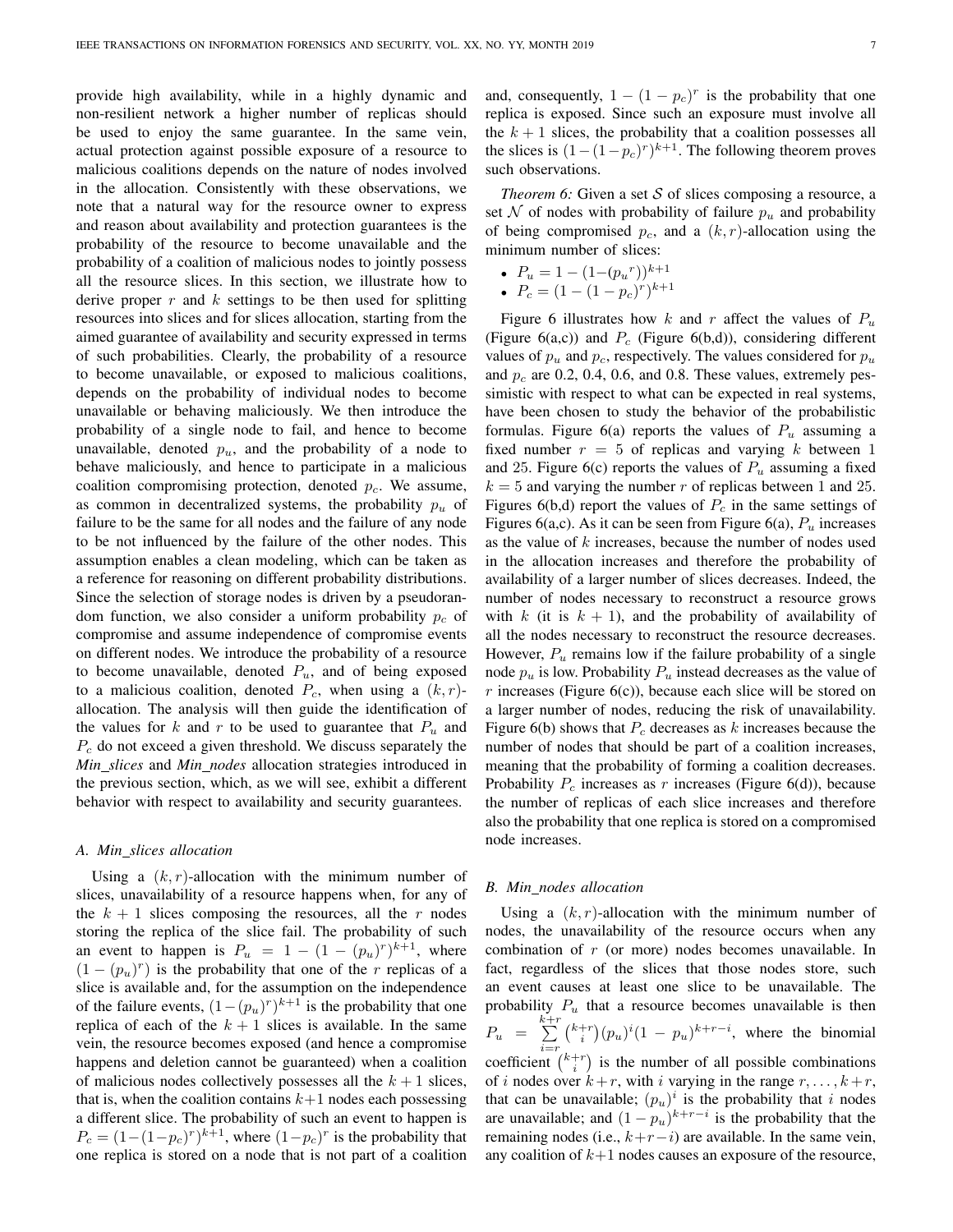

Fig. 6. Probability that the resource is unavailable (a,c) and that it is exposed (b,d) using a  $(k, r)$ -allocation that minimizes the number of slices, with  $r=5$ varying  $k$  between 1 and 25 (a,b), and with  $k=5$  varying  $r$  between 1 and 25 (c,d)



Fig. 7. Probability that the resource is unavailable (a,c) and that it is exposed (b,d) using a  $(k, r)$ -allocation that minimizes the number of nodes, with  $r = 5$ varying k between 1 and 25 (a,b), and with  $k = 5$  varying r between 1 and 25 (c,d)

regardless of the slices they store. Relying on the minimum number of nodes, in fact, implies that any coalition of  $k + 1$ nodes possesses all the slices (Theorem 5). The probability  $P_c$ of a compromise is then  $P_c = \sum_{r=1}^{k+r}$  $i=k+1$  $\binom{k+r}{i}(p_c)^i(1-p_c)^{k+r-i},$ where the binomial coefficient  $\binom{k+r}{i}$  is the number of all possible coalitions of i nodes over  $k+r$  nodes, with i varying in the range  $k + 1, \ldots, k + r$ ;  $(p_c)^i$  is the probability that i nodes form a coalition; and  $(1 - p_c)^{k+r-i}$  is the probability that the remaining nodes (i.e.,  $k+r-i$ ) are not compromised. The following theorem proves such observations.

*Theorem 7:* Given a set S of slices composing a resource, a set N of nodes with probability of failure  $p_u$  and probability of being compromised  $p_c$ , and a  $(k, r)$ -allocation using the minimum number of nodes:

• 
$$
P_u = \sum_{i=r}^{k+r} {k+r \choose i} (p_u)^i (1-p_u)^{k+r-i}
$$
  
\n•  $P_c = \sum_{i=k+1}^{k+r} {k+r \choose i} (p_c)^i (1-p_c)^{k+r-i}$ 

Figure 7 illustrates how k and r affect the values of  $P_u$ (Figures 7(a,c)) and  $P_c$  (Figures 7(b,d)), considering different values of  $p_u$  and  $p_c$ , respectively. The values considered for  $p_u$  and  $p_c$  are 0.2, 0.4, 0.6, and 0.8. Figure 7(a) reports the values of  $P_u$  assuming a fixed number  $r = 5$  of replicas and varying  $k$  between 1 and 25. Figure 7(c) reports the values of  $P_u$  assuming a fixed  $k = 5$  and varying the number  $r$  of replicas between 1 and 25. Figures 7(b,d) report the values of  $P_c$  in the same settings as Figures 7(a,c). From the figures, it is immediate to see that  $P_u$  and  $P_c$  present a similar behavior when adopting a configuration minimizing the number of slices and of nodes (i.e.,  $P_u$  increases as  $k$  grows and decreases as  $r$  grows, while  $P_c$  decreases as  $k$  grows and increases as  $r$  grows).

## *C. Setting* k *and* r

Our modeling of the probability that a resource is not available  $(P_u)$  and that it is exposed  $(P_c)$  can be used to set appropriate values for parameters  $k$  and  $r$ . To this purpose, fixing the maximum threshold  $P_u^{max}$  of resource unavailability and  $P_c^{max}$  of resource exposure, we compute all the configurations of k and r that guarantee  $P_u \le P_u^{max}$  and  $P_c \le P_c^{max}$  through the formulas in Theorems 6 and 7. Clearly, the values of  $k$  and r for the configurations satisfying the thresholds depend on the chosen allocation function.

Comparing the evolution of the probability  $P_u$  that a resource becomes unavailable using the *Min slices* and *Min\_nodes* allocation strategies, varying k (Figure 6(a) and Figure 7(a)), we can easily see that *Min slices* is more robust against node failure (i.e.,  $P_u$  increases slowly) than *Min nodes*. This is due to the fact that even if the number of nodes involved in the allocation increases in both configurations, with an allocation that minimizes the number of nodes the impact of a node failure on the availability of the resource is significant. A similar comment applies when comparing how  $P_u$  evolves in the two configurations varying the number  $r$ of replicas (Figure  $6(c)$  and Figure  $7(c)$ ). In this case, the decrease of  $P_u$  with *Min\_slices* is faster than the decrease of P<sup>u</sup> with *Min nodes*. Therefore, we can conclude that, for configurations with the same values for r and k, *Min slices* exhibits higher availability.

Comparing the evolution of the probability  $P_c$  that a resource is exposed due to a coalition of at least  $k + 1$  nodes using *Min slices* and *Min nodes* allocation strategies, varying k (Figure 6(b) and Figure 7(b)), we can easily see that  $Min\_nodes$  is more robust (i.e.,  $P_c$  decreases faster) than *Min slices*. This is due to the fact that, with an allocation that minimizes the number of nodes, the probability of forming a coalition of at least  $k + 1$  nodes among the  $k + r$  nodes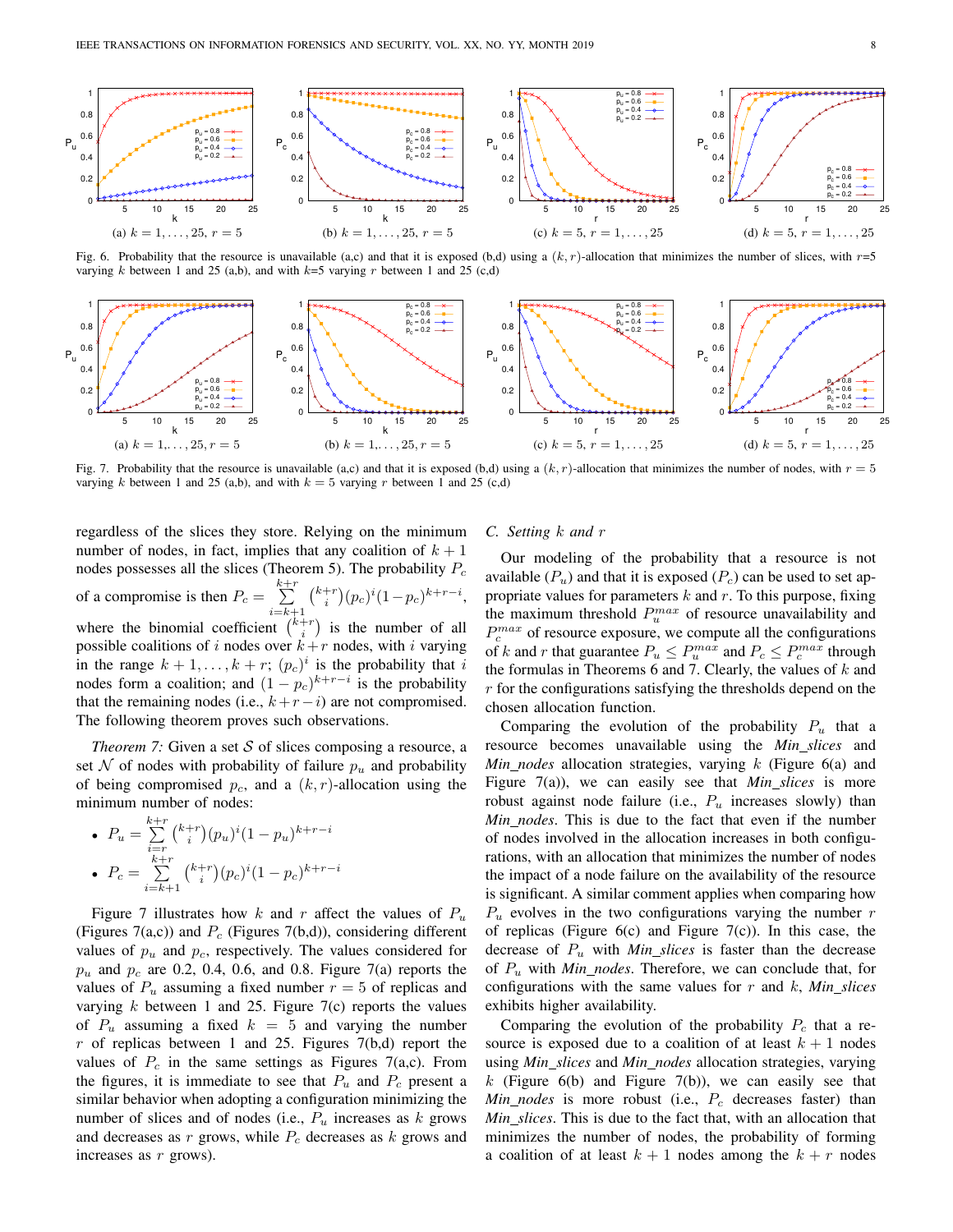

Fig. 8. *Min\_slices* and *Min\_nodes* (k, r)-allocations that guarantee  $P_u \le 10^{-7}$  and  $P_c \le 10^{-6}$  with different values for  $p_u$  and  $p_c$ 

is smaller than the probability of controlling at least one of the r nodes for each of the  $k + 1$  slices of the allocation that minimizes the slices. A similar comment applies when comparing how  $P_c$  evolves in the two configurations varying the number of replicas (Figure  $6(d)$  and Figure  $7(d)$ ). The increase of probability  $P_c$  using *Min\_slices* is faster than the increase of  $P_c$  using *Min\_nodes*, because it is more difficult to control at least  $k + 1$  of the  $k + r$  nodes than to control at least one node in each of the distinct  $k+1$  groups of r nodes. Therefore, we can conclude that, for configurations with the same values for r and k, *Min nodes* exhibits higher security.

When the resource owner has chosen the preferred allocation function, given the maximum threshold  $P_u^{max}$  of resource unavailability and  $P_c^{max}$  of resource exposure, different configurations of k and r guarantee that  $P_u \n\leq P_u^{max}$  and  $P_c \leq P_c^{max}$ . Among all these configurations, the ones with low replication factor  $(r)$  require less storage and have lower economic costs, while the ones involving a limited number  $(n)$ of nodes enjoy simplicity in the management of the system and better performance of access operations (less connections have to be established). Figure 8 considers three different network configurations, characterized by a different probability  $p_u$  for single nodes to fail and a different probability  $p_c$  to behave maliciously, and illustrates the configurations of  $k$ and r satisfying the above thresholds using *Min slices* and *Min nodes* allocation strategies. In the figure, the orange area on the top-left represents the configurations of  $k$  and  $r$  that satisfy the availability requirement (i.e.,  $P_u \leq 10^{-7}$ ), while the blue area on the bottom-right represents the configurations that satisfy the security requirement (i.e.,  $P_c \leq 10^{-6}$ ). We chose these thresholds because the overall availability guarantee  $(P_u^{max} = 10^{-7})$  is the same declared in the specification of the system used in our experiments (i.e., Storj). We chose a higher value for  $P_c^{max}$  than  $P_u^{max}$  because protection against coalitions represents a security layer adding to the protection already offered by encryption. The intersection between the orange and blue areas represents configurations that provide both availability and security guarantees within the thresholds set by the owner. Among these configurations, the one located on the left/bottom corner of the intersecting area is the one to be preferred as the number of nodes and replicas is minimum.

Figures 8(a,b) consider nodes with  $p_u = 0.005$  and  $p_c =$ 0.2. The optimal configuration for *Min\_slices* it is  $k = 26$ and  $r = 4$  (i.e.,  $n = 108$ ), while for *Min\_nodes* allocation is  $k = 12$  and  $r = 5$  (i.e.,  $n = 17$ ). The second allocation, although more expensive on storage, due to one additional replica, considerably reduces the number of nodes involved in the storage of the resource compared to the adoption of the first allocation function. Our analysis demonstrates that this is a general behavior: *Min nodes* requires the same (or a slightly higher) number  $r$  of replicas and a significantly lower number n of nodes than *Min slices*. This observation is confirmed by the extreme scenarios illustrated in Figures 8(c,d), considering highly reliable ( $p_u = 0.001$ ) but lowly trusted  $(p_c = 0.5)$  nodes, and in Figures 8(e,f), considering unreliable  $(p_u = 0.05)$  but relatively trusted  $(p_c = 0.1)$  nodes. The optimal configurations in Figures 8(c,d) are  $k = 100$  and  $r = 3$ for *Min\_slices* (i.e.,  $n = 303$ ), and  $k = 27$  and  $r = 4$  for  $Min\_nodes$  (i.e.,  $n = 31$ , meaning that the number of nodes is ten times smaller). The optimal configurations in Figures  $8(e,f)$ are  $k = 10$  and  $r = 9$  (i.e.,  $n = 99$ ) for *Min\_slices*, and  $k = 18$ and  $r = 7$  (i.e.,  $n = 25$ ) for *Min\_nodes*.

Our analysis confirms that, for a wide range of values for  $P_u$  and  $P_c$  and assumptions on the node availability  $p_u$ and compromise risk  $p<sub>c</sub>$ , our approach is able to identify a configuration of  $r$  and  $k$  with manageable complexity (i.e., a reasonable number of replicas and of nodes). We note that, even when  $r$  and  $k$  grow, the minimum number of slices composing a resource remains limited.

## VI. IMPLEMENTATION AND EXPERIMENTS

To verify the benefit of our proposal we applied it into an existing DCS network. Among the existing DCS networks (e.g., *Storj* [1], *Sia* [5], *IPFS* [4], and *Maidsafe Safe-network* [10]), we selected Storj since, to the best of our knowledge, it is currently the most advanced and supported DCS. The market valuation of the cryptocurrencies [11] associated with these DCSs (Storj for Storj, Siacoin for Sia, Filecoin for IPFS, and Maidsafecoin for Maidsafe) supports the importance that these solutions are rising: at the date of submission, the global market capitalization of these initiatives is more than 400 million dollars. There are currently more than 100,000 nodes offering capacity in the Storj network, with more than 100PB of data available and a planned goal of 10 times growth in 2019.

Storj is a protocol that coordinates a decentralized network to create and enforce storage contracts between peers. Each peer can negotiate contracts with other peers, upload and download data from other peers, and periodically verify the availability and integrity of her data. Storj leverages a Distributed Hash Table (DHT) to connect parties interested in forming a storage contract. In the discussion, we maintain the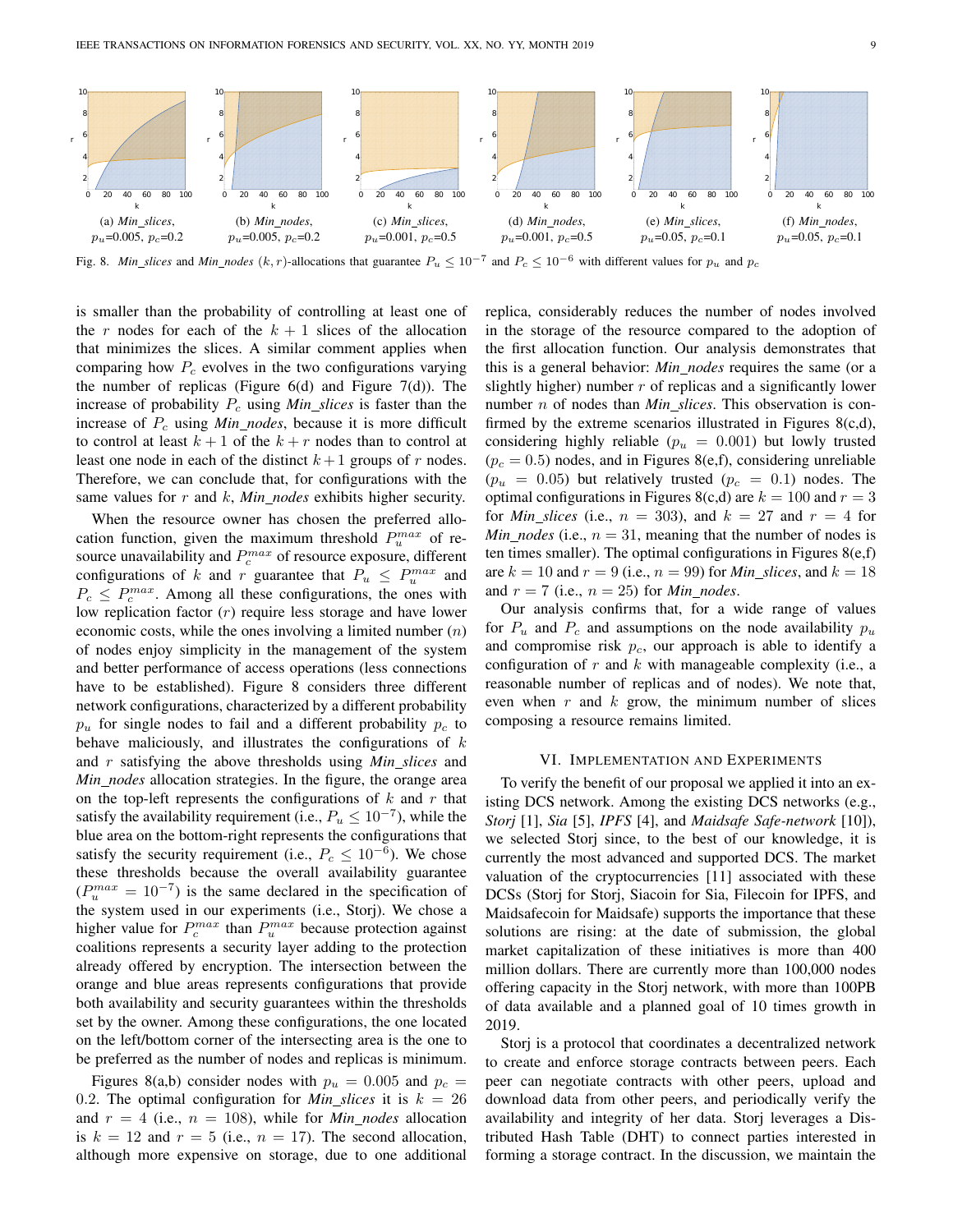terminology of our model and refer to parties outsourcing their resources to the decentralized network as owners (*renters* in Storj), and to parties offering storage space in exchange for a remuneration in a digital currency as storage nodes (*farmers* in Storj). *Bridge nodes* support the correct operations in the system and can take responsibility for the verification of the integrity and availability of resources. In the following, we describe the technical choices characterizing our implementation (Section VI-A), the experimental results (Section VI-B), and a few considerations about the impact produced by fine granularity retrieval (Section VI-C).

#### *A. Implementation*

The enforcement of *Min slices* and *Min nodes* allocation strategies in Storj required changing the client library of the open source implementation. In particular, Storj currently offers three main clients, one written in C that must be built from source, one written in JavaScript and designed to be executed by a node.js runtime, and one written in Python and compatible with any Python environment. We integrated our technique within the Python implementation, also for easy integration with the implementation of Mix&Slice, which in addition of being an AONT-encryption supports other protection requirements (e.g., encryption-based access control and policy revocation). The design of Storj makes the client independent from the bridge and the storage nodes. Our work on the Python client allowed us to access the services of the whole network.

We implemented the *Min slices* and *Min nodes* allocation strategies in the client and assigned slices (in the Storj terminology all the slices allocated to a node form a *shard*) to nodes. The performance of shard creation and resource reconstruction is orders of magnitude greater than the throughput of storage nodes in the Storj network (Mix&Slice operates at several hundred MB/s, whereas the maximum throughput we observed in Storj is around two orders of magnitude lower). In our experiments, we focused on evaluating the time required to complete the access request since the time requested by decryption does not have significant impact. We note that the use of the AONT forces each access request to be able to proceed with a client-side decryption only when the complete resource is available on the client. Should this be a problem for the specific application domain (e.g., resources are very large), mitigation can be provided by splitting the large resource and applying our approach to the resulting (smaller) chunks. Each chunk can then be downloaded and decrypted independently. This would reduce the access times to resources, but it may also delay the completion of the transfer, because the overhead for the management of a greater number of access requests reduces the effective bandwidth. The experiments confirm this observation (see Section VI-B), as they show that there is a performance benefit in managing large resources.

#### *B. Experimental results*

To evaluate the performance of the *Min slices* and *Min nodes* allocation strategies, we introduced into the client a module that activates a number of parallel threads (in the



Fig. 9. Completion time (a) and overall throughput (b) in the *Min slices* and *Min nodes* allocation strategies

considered configuration, we used 10 concurrent threads) to open access requests to the storage nodes. In Storj, access requests from the owner involve both storage nodes and bridge nodes. In fact, each time an owner needs to retrieve a shard, she makes a request to the bridge, which returns a token together with the IP address of the node storing the required shard (note that this access request is recorded and a cryptocurrency payment is created by the owner for the node). The token is then used by the client as a parameter of an HTTP request directed to the node. Our experiments considered the performance of the system in the management of the dialogue between owner and node. In particular, we compared the access times observed for the two allocation strategies, varying the resource size.

An important restriction of the current implementation of Storj is that requests for shards are atomic and it is not possible to access only a specific portion of a shard managed by a node. This restriction cannot be removed operating only on the client, as it has a great impact not only on storage nodes but on the overall structure of the system. We then implemented the access requests for the *Min slices* and *Min nodes* techniques as follows. For *Min nodes*, we implemented concurrent requests to the nodes. As soon as a node completes the delivery of its shard, a new request is started for another shard. The request is considered completed as soon as the client has received  $k+1$  complete shards. For *Min\_slices*, for each shard a number t of parallel threads  $(t \leq r)$  are activated to manage a request to distinct nodes managing the same shard (which coincides with a slice for this allocation strategy), for a number of shards compatible with the number of concurrent threads (e.g., in the experiments we set  $t = 2$  and we had 5 shards processed at the same time by the 10 threads). As soon as a shard is fully delivered to the client, the group of  $t$  threads is dedicated to another missing shard.

Figure 9 reports the results of our experiments, where we used resources of size varying from 1MB to 1GB. Figure 9(a) shows the time required for the completion of the access requests and Figure 9(b) shows the throughput in terms of bandwidth. The graphs include two curves, one for *Min slices* allocation, with  $k = 26$  and  $r = 4$ , and one for *Min nodes* allocation, with  $k = 12$  and  $r = 5$ , which correspond to the configurations considered in Figure 8(a) and Figure 8(b), respectively. The graphs present the average and the standard deviation of the values obtained with 10 executions. We note that the *Min nodes* strategy exhibits a moderate ben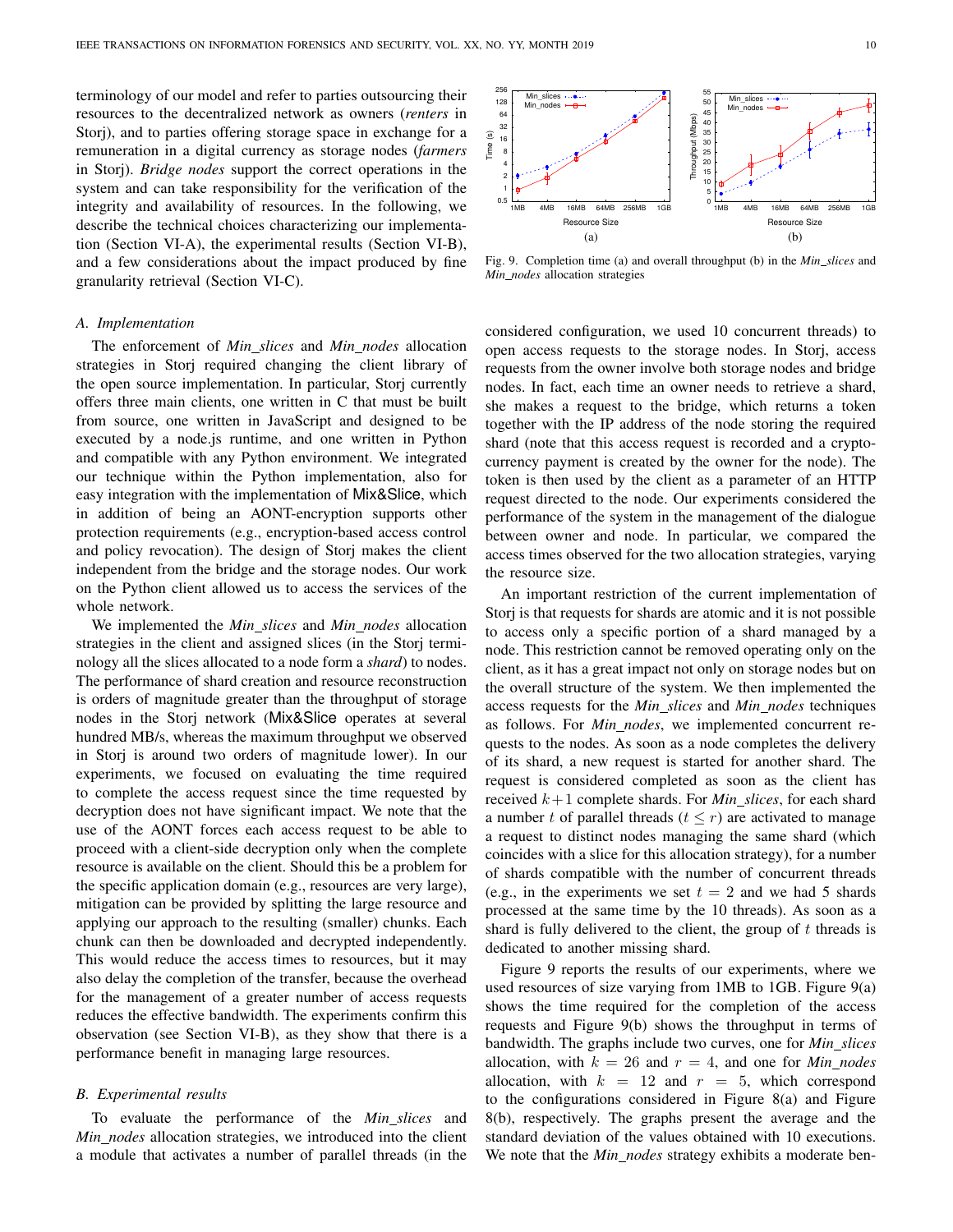efit compared to the *Min slices* strategy. The benefit derives from the savings in overhead associated with the interaction with multiple nodes. An element that also contributes to the throughput is the natural variety of performance in nodes, with some being faster than others. The *Min nodes* strategy works well as long as the number of nodes with limited performance (*slow* nodes) is less than  $r - 1$  and there are at least  $k + 1$ nodes with good performance (*fast* nodes) serving the shard. For *Min\_slices*, it is sufficient to have one of the  $k+1$  shards assigned to a group of nodes where the t nodes contacted in parallel happen to be slow to suffer from a significant delay in the access.

## *C. Further considerations*

We noted that a limitation of the current implementation of the Storj node is that the request for a shard is atomic. The realization of a mechanism that permits to manage partial access requests would offer the opportunity for a significant improvement in the management of the access requests. For a generic server in a file sharing protocol this can be expected to be a relatively simple change in the server code; for a DCS system, this change would require a revision of the model used for the remuneration of access requests, as follows. The bridge should not consider each request received by the owner as an access to the complete resource (which also implies a payment to access the whole resource), but it should return to the owner the IP address and the authorization token of the node storing the shard. The owner and the node should then commence a protocol in which the owner issues signed confirmations in exchange of pieces of the resource. These confirmations can then be submitted to the bridge to receive the payment. Allowing the owner to pay a node only for the downloaded portion of the resource results in better performance and stronger competition among the nodes; best performing nodes would be preferred by the owner and would serve more traffic, receiving a correspondingly greater remuneration for their storage service.

The flexible structure of the *Min nodes* assignment would be particularly suited to this model. Under the assumption that nodes exhibit a high variability in access times, each slice could be retrieved by any of the  $r$  nodes storing it, with the possibility to adapt the amount of data transferred from each node depending on the response time and in case a group of  $r$ nodes happens to be all composed of slow nodes, the impact would be limited to the single or few slices that cannot be retrieved from fast nodes.

## VII. RELATED WORK

*RAID* [12] is one of the main contributions aimed at the construction of reliable systems. RAID is normally deployed on local drives. With the advent of the cloud, RAID has been extended to take adversarial failures into consideration. Along this line of works, *HAIL (High-Availability and Integrity Layer)* [13] extended RAID with multiple cloud storage providers and a *Proof of Retrievability (PoR)* [14] scheme to verify that a provider still holds a certain piece of information. *HAIL* is however not well-suited for DCS systems, where the nodes are less reliable than well-established cloud service providers. Also, *HAIL* does not take into account the possibility of adversarial users trying to reconstruct the resources for their own personal profit. The works closest to ours are the solutions aimed to offer reliability and security of data in DCS. Many DCS networks that have recently been proposed, already include a certain degree of security guarantees. (i.e., protection against malicious parties jointly collecting all the slices composing a resource). Among them, Storj [1] and Sia [5] adopt client-side encryption and do not protect the outsourced data against coalitions of malicious nodes. SAFE Network [2] instead adopts a self-encryption technique: the resource is divided into shards and a weak AONT among 3 shards is applied before uploading them. In [3] the design of the SAFE Network and the possible attack vectors are analyzed. The solution proposed in [2], [3] is predetermined and the interaction between redundancy and security is not analyzed. Our proposal could be applied to improve the flexibility and security of these networks.

Another line of works is security of outsourced data (e.g., [15], [16], [17], [18]), which can be improved using AONT. Existing solutions however consider domains different from DCS. We have discussed before the proposal in [9], where the goal was to support policy evolution for outsourced resources where the access control policy is mapped to an encryption policy. Another approach using AONT and Reed-Solomon codes is AONT-RS [19]. Apart from the use of AONT, there is a limited similarity with the structure of our proposal. In fact, the work in [19] does not explicitly consider the structure of current DCS systems and does not provide an approach for the identification of the parameters to use in the configuration of the system. An evolution of the work on AONT-RS is CAONT-RS [20] that has been used by CDStore [21], which also uses two-stage deduplication to achieve both bandwidth and storage savings and robustness against side-channel attacks, while DepSky [22] addresses the privacy requirements using Shamir's scheme. All these proposals consider cloud-of-clouds environments, which see the integration of the services of cloud providers. Their adaptation to the DCS scenario requires significant attention and a model for the identification of the parameters to use in the configuration of the system. Also, the interaction between security and availability is not analyzed.

A precursor of DCS is represented by P2P systems. The P2P system closer to our proposal, which considers reliability and security, is Tangler [23]. The goal of Tangler is censorship resistance, which is a potential application of DCS, but not its main goal. Several of the assumptions at the basis of the design of Tangler have also been considered in the realization of DCS systems. A crucial difference between Tangler and our proposal is that Tangler uses Shamir's method, so it is quite expensive in terms of storage and bandwidth. Also, it does not aim at combining availability and confidentiality requirements in data allocation.

The novelty of our approach with respect to all abovementioned techniques is the combination of AONT with different strategies for slicing and allocating resources in DCS systems and the joint consideration of security and availability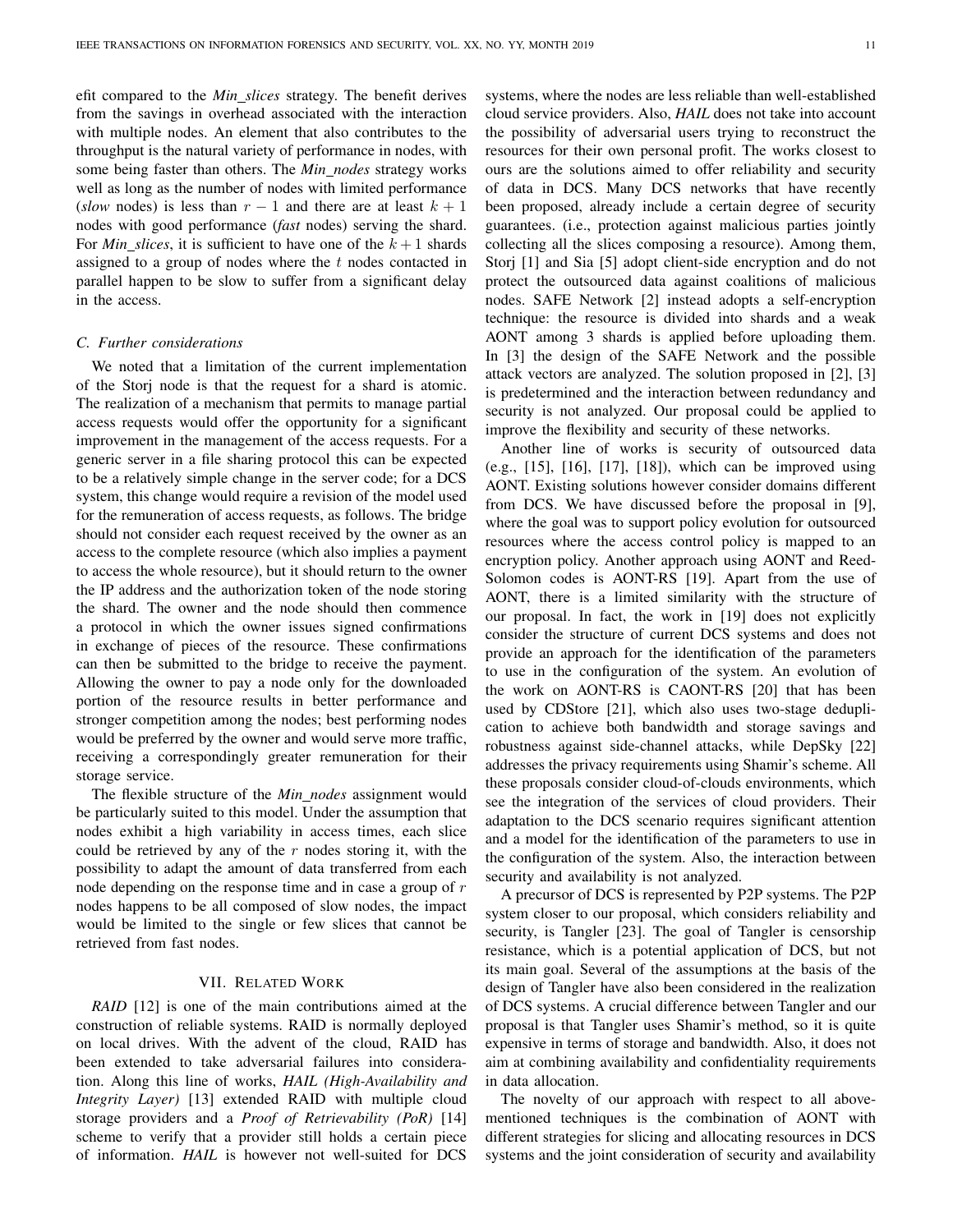guarantees. Our analysis of the characterization, interplay, and settings of the parameters guiding slicing and allocation can be used by all existing solutions to enhance their security and availability properties.

## VIII. CONCLUSIONS

We presented an approach for providing effective secure protection to resources in decentralized cloud storage services. Our approach enables resource owners to protect their resources and to control their decentralized allocation to different nodes in the network. We investigated different strategies for splitting and distributing resources, analyzing their characteristics in terms of availability and security guarantees. We also provided a modeling of the problem enabling owners to control the granularity of slicing and diversification of allocation to ensure aimed availability and security guarantees. Enabling effective control for resource owners, our solution helps in removing natural reluctance due to security concerns and moves a step forward in the realization of novel services effectively benefiting from technological evolution. Our work leaves room for extensions, such as the consideration of error correcting codes and information dispersal algorithms to reduce the spatial overhead.

## APPENDIX A PROOFS OF THEOREMS

#### *Proof of Theorem 1:*

Let us assume, by contradiction, the existence of a  $(k, r)$ allocation for a resource split into  $s = k < k+1$  slices. Given s different slices, no more than s nodes can be used to store one replica of the slices. Since  $s=k$ , the allocation function is storing the whole resource using at most  $k$  nodes. Therefore, it is not k-protected. Note that  $k + 1$  slices are sufficient to define a  $(k, r)$ -allocation. The *r*-replication requirement is easily satisfied by replicating r times each of the  $k+1$  slices. The k-protection requirement is satisfied by storing each slice to a different node. Hence, for each replica of the resource, each coalition of k nodes misses one slice (the one stored at the  $(k + 1)$ -th node).

#### *Proof of Theorem 2:*

Since there are  $r \cdot (k+1)$  slices to be stored, a  $(k, r)$ -allocation cannot use more than  $r \cdot (k + 1)$  nodes. However, a  $(k, r)$ allocation with  $s = k+1$  cannot use less than  $r \cdot (k+1)$  nodes. Let us consider the case where slices are not replicated (i.e.,  $r = 1$ , since the same discussion applies to each replica of the resource. Assume, by contradiction, that a  $(k, r)$ -allocation stores more than one slice at one of the nodes. If the function adopts  $n = k + 1$  nodes, there will be at least one node that does not store any slice (which is equivalent to say that  $n \leq k$ ) as the number of slices is  $k + 1$ . Then, k nodes store all the slices composing the resource, thus violating  $k$ -protection.

## *Proof of Theorem 3:*

To guarantee r-replication, each slice should be stored at (at least) r nodes. If allocation function  $\varphi$  is k-protected, for each coalition  $N_i$  of k nodes, there exists at least a slice  $s_j$  that is not stored at any of the nodes in  $N_i$ . To guarantee that  $s_j$  has  $r$  copies, there must exist at least  $r$  additional nodes that store  $s_i$ , and n should be at least equal to  $k + r$ . Note that  $k + r$ nodes are sufficient to define a  $(k, r)$ -allocation. Consider, as an example,  $s = \binom{k+r}{k}$  slices, the set  $N_1, \ldots, N_s$  of possible coalitions of k nodes, and allocation function  $\varphi$  that assigns the *i*-th slice to all the nodes in  $N$ , but the ones in the *i*th coalition:  $\varphi(\mathbf{s_i}) = \mathcal{N} \setminus \{\mathbb{N_i}\}\$ . Function  $\varphi$  is k-protected, since each coalition  $N_i$  cannot access slice  $s_i$ , and r-replicated, since slice  $s_i$  is stored at each node  $n_i \in \mathcal{N} \setminus \{N_i\}$ , then at  $n - k = r$  nodes.

#### *Proof of Theorem 4:*

An allocation function  $\varphi$  is k-protected if the set of slices stored at any coalition  $N_i$  of k nodes is not complete (i.e., at least one slice is missing). To guarantee that  $\varphi$  is an allocation function each slice should be stored at least on one node. If each coalition misses a different slice, we are minimizing the number of slices necessary to define an allocation function  $\varphi$ . Indeed, since  $n > k$ , the missing slice for each coalition  $N_i$  can be stored at the nodes in  $\mathcal{N} \setminus N_i$ , as they will miss another slice. Since there are  $\binom{k+r}{k}$  possible coalitions of k nodes in N, s should be at least  $\binom{k+r}{k}$  to guarantee that each coalition misses a different slice. Assume, by contradiction, that  $r = 1$ ,  $s = \binom{k+r}{k} - 1$ , and that  $\varphi$  is k-protected. In this case, two coalitions  $N_i$  and  $N_j$  will miss the same slice  $s_x$ . That is, there are at least  $k + 1$  nodes (the ones in  $N_i \cup N_j$ ) missing  $s_x$ . However, if  $n = k + 1$  then  $\varphi$  cannot be an allocation function, since no node in  $\mathcal N$  stores  $s_x$ . (The same reasoning applies with larger values for r.)

## *Proof of Theorem 5:*

*1)* Since each coalition of k nodes should not be able to reconstruct the resource, it should miss at least one slice. The number of slices used by the allocation function is  $s = \binom{k+r}{k}$ , which is sufficient for each coalition to miss at least one slice. In fact, the number of possible coalitions of k nodes is  $\binom{k+r}{k}$ . Let us assume, by contradiction, that two coalitions  $N_i$  and  $N_i$  miss the same slice  $s_x$ . Therefore, there are  $k + 1$  nodes  $(N_i \cup N_j)$  that do not store s<sub>x</sub>. However, in this case s<sub>x</sub> would be stored at  $n - (k + 1) = r - 1$  nodes. Hence, the allocation function would not be r-replicated.

2) By definition of  $(k, r)$ -allocation with  $n = k + r$  nodes and  $s = \binom{n}{k}$  slices, each coalition of k nodes misses a different slice. Let us consider two coalitions  $N_i$  and  $N_j$  that differ in one node only. Coalition  $N_i$  misses one slice,  $s_i$ , while  $N_i$ misses  $s_i$ . Since  $N_i$  misses one slice only, it stores  $s_i$ . Hence,  $N_i \cup N_i$  includes  $k+1$  nodes and stores all the slices composing the resource.

## *Proof of Theorem 6:*

 $P_u$ ) The probability to obtain back the original plaintext resource corresponds to the probability that  $k+1$  nodes, each storing a different slice, do not fail. Since  $p_u$  is the probability that a node fails, the probability that at least one of the  $r$ replicas of a slice is available is  $(1 - (p_u)^r)$ , with  $(p_u)^r$  the probability that all  $r$  replicas of the slice are unavailable. The probability to obtain back all the  $k + 1$  slices, and then also the original plaintext resource, is then  $(1 - (p_u)^r)^{k+1}$  and  $(1 - (1 - (p_u)^r)^{k+1})$  is the probability that the resource cannot be decrypted.

Pc*)* The probability that the resource is exposed is the proba-